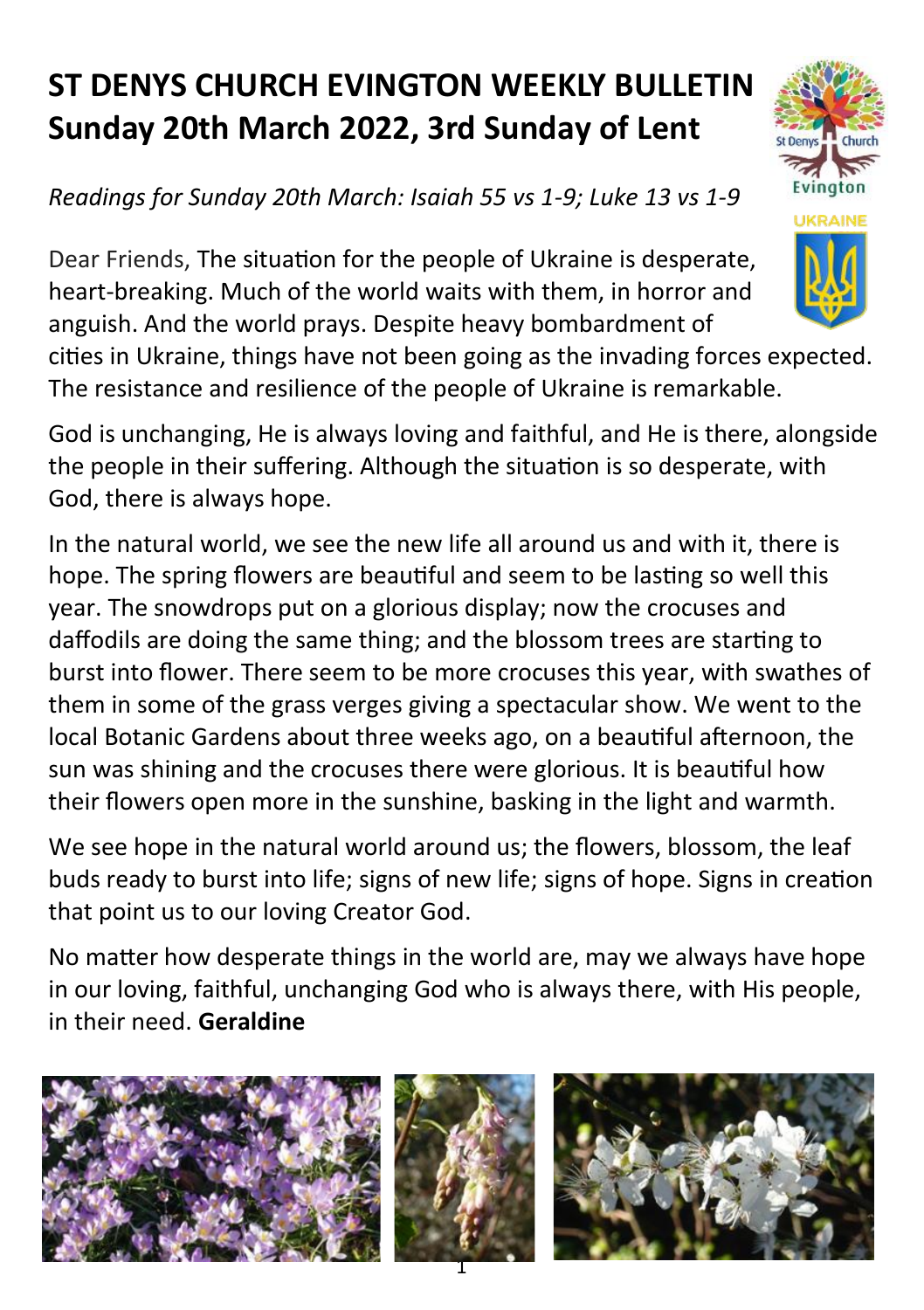## **DIAL-ST-DENYS:** Call **0116 4647540** to hear parts of last Sunday's service. Call **0116 4647740** to hear a **Walk With Wonder**

To join us for the following Zoom service, go to www.zoom.us/join, type in the Meeting ID, and the Password (which can be obtained from Qyan): **Sunday 20th March, 10am Holy Communion** in church and on Zoom; ID: 820 0369 6332 Landline access - Call 0131 4601196 just before the time of the meeting. When asked, enter the Meeting ID followed by #. This is the 9 digit code specific to each meeting. You will then be asked for their Participant ID but just press # again. When asked, input the password.

**Lent Course** 'The Difference Course' 3rd session on Sunday 20th March, 6pm in person in church followed by **Compline** finishing at approximately 7.30pm. **Online Lent Course** 2nd & 3rd sessions on Thursdays 17th & 24th March respectively, 7.30pm. Sian will be leading the same course as above, online. Zoom ID is: 865 7785 1201. Please use the usual password.

**PCC** the next meeting is on Monday 28th March, 7pm in the Parish Centre.

**Morning Prayer 9am Monday—Thursday** in person, in church only.



**Thursday Drop in, 17th March and every Thursday until 12pm,** in person, in church: 9am prayers, 10am BCP Holy Communion (said), 12noon prayers - with free wifi and coffee or tea. Come

at any point and stay for however long you wish! All welcome.



2 a chat, or drop me an email. Many Thanks, **MarkCalling all gardeners, would-be gardeners, and DIYers (however unskilled!)** We need your help on  $Sunday 27<sup>th</sup> March 2.00pm to 4.00pm.$  As you may know we are developing, with the involvement of local schools and others, a community garden at the end of the church car park. There are now certain structural things that need putting in place so that the next phase of development can happen, including putting in a path and building the structure for a good-sized bug hotel. Can you help on that Sunday afternoon? It will be a fun time of fellowship, digging and building! All you need are willing hands and possibly a spade if you have one. Plants for the garden are also needed soon, if you can donate, but we will tell you when we require them nearer the time. If you have any questions, please either come along and have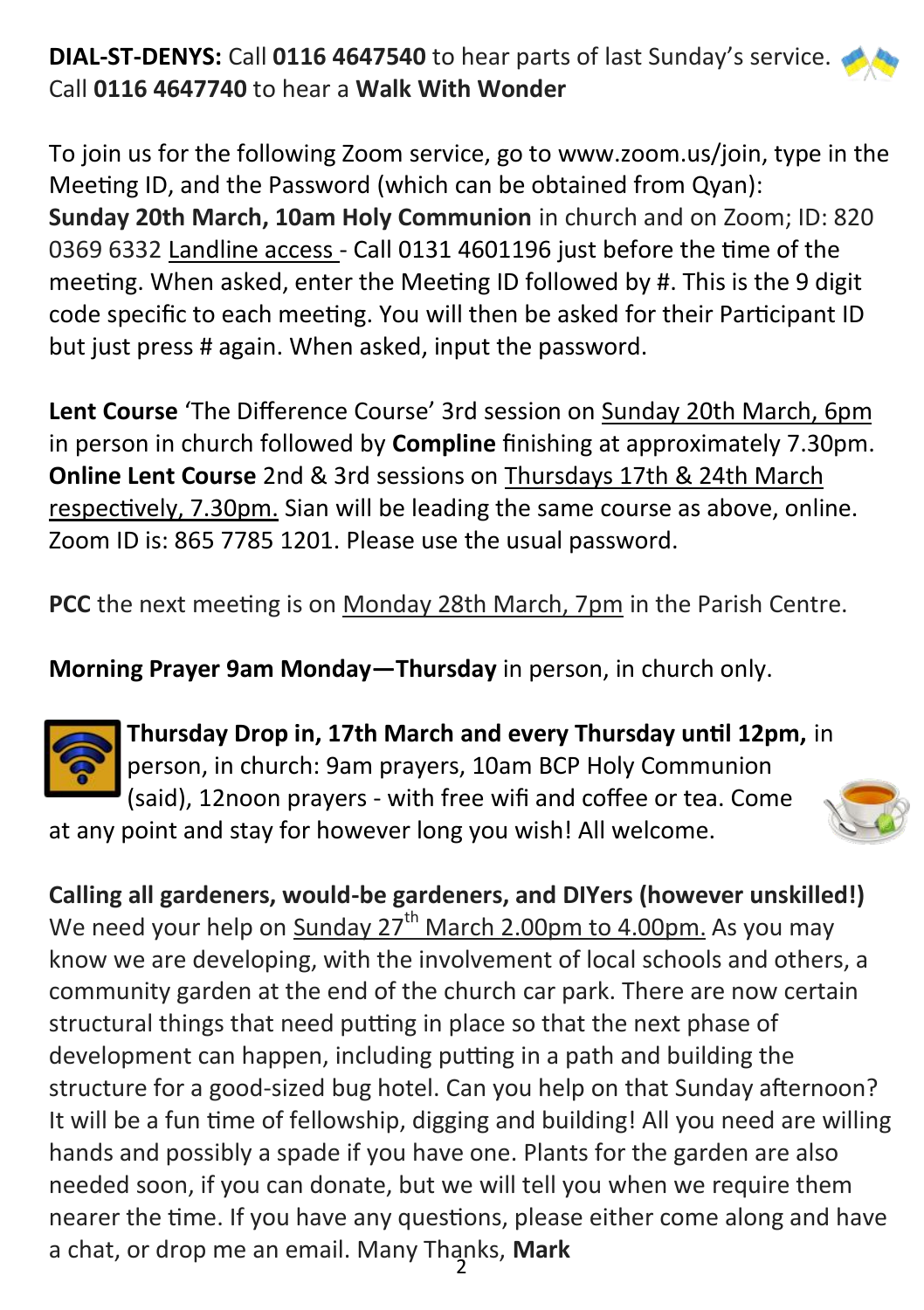**Neighbourhood Patches** Come and make friends through making art! This is our project with Vitaminds and Equality Action through which we hope to build more friendships across differences of faith and culture. Our next sessions will involve PRINTMAKING with professional artists and will be on Saturdays 19th & 26<sup>th</sup> March 10am-1pm in the parish centre. Places are limited but you can book in for the session by contacting Anthony.

**Pastoral Care** We are looking for a Churchwarden with pastoral care as their main focus. Could this be you? In addition, anyone interested in being a part of the pastoral care team as prayer back-up, or visiting, please speak to Ann Bennett, Julie Paton or any member of the staff team.

If you are currently in contact with, and supporting anyone in the parish or congregation, keep on with the selfless care you give. Please also check in with Ann or Julie so that we don't double up on people or miss anyone out. Many thanks, **Ann Bennett and Julie Paton**



We're becoming increasingly aware in the Church of the importance of every Christian discovering what their particular ministry and vocation is, and one of the signs of a healthy worshipping community is that everyone in the church family - lay or ordained - sees themselves as having a vital part to play in the life and mission of the church and wider community.

Later this month, we are holding a diocesan vocations day, as an opportunity for people to explore their sense of calling - particularly if you've become aware of God 'tapping you on the shoulder' recently.

3 [Read more about the content of the day and hear from some members of one of our](https://anglican.us5.list-manage.com/track/click?u=636069b749b52b6445d4ebe93&id=cebd87f382&e=3760f656ee)  [worshipping communities who have felt God's call and find out](https://anglican.us5.list-manage.com/track/click?u=636069b749b52b6445d4ebe93&id=cebd87f382&e=3760f656ee) how they have begun [to answer](https://anglican.us5.list-manage.com/track/click?u=636069b749b52b6445d4ebe93&id=cebd87f382&e=3760f656ee) it.